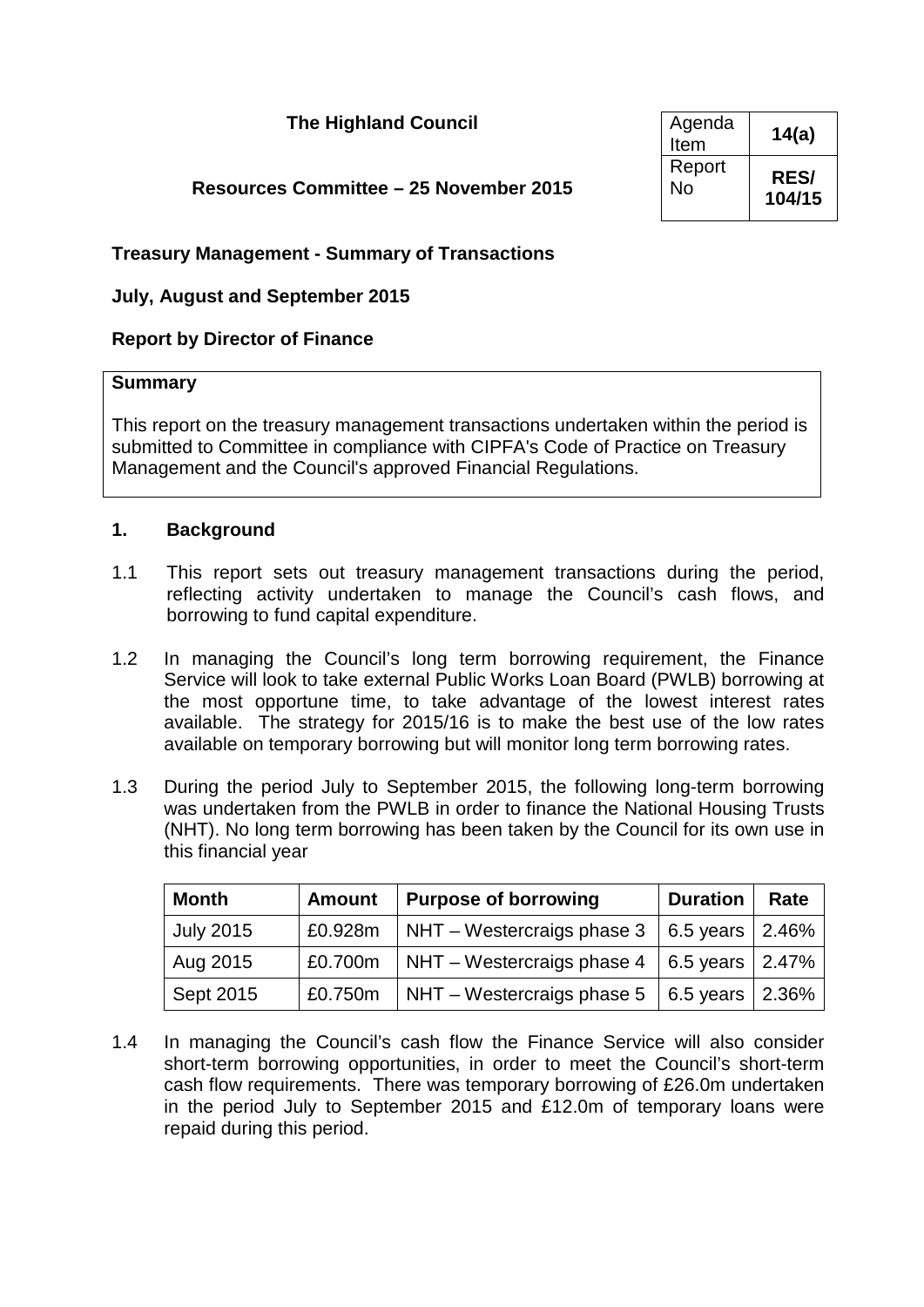- 1.5 From August 2014 onwards, the Council placed certificates of deposits with Standard Chartered and Royal Bank of Scotland which are both UK registered banks. Certificates of deposit are a permitted investment in the TMSS and are similar to fixed term deposits but can be traded before the maturity date (the Council has no intention to trade before maturity). The use of certificates of deposit enables the Council to access counterparties which would not deal directly due to the size of deposits being made.
- 1.6 It should be noted that the average interest rate on deposits increased from 0.48% to 0.67% during the quarter ended 30 September 2015 due to some funds being placed on higher yielding notice accounts (175 Day Notice with Bank of Scotland & 95 Day Notice with Santander) and the two certificates of deposit noted in 1.5. The rates on call accounts and money market funds continue to be low due to the current market environment. It is expected that this increase can be reflected in additional income to support the 2016/17 budget.
- 1.7 When placing temporary deposits (lending) the Council uses a credit rating weekly list provided by Capita Treasury Services Ltd to assess the risks involved in lending to individual counterparties. The Council's lending policy is constantly monitored in conjunction with the matrix. This affords a balance of operational flexibility and risk awareness in managing the Council's temporary investments.
- 1.8 Details of the Council's investment policy, the credit rating of these counterparties, and deposits held as at 30 September 2015 are at **Appendix 1**.
- 1.9 The Council's Treasury Management Policy is regularly reviewed.

### **2. Implications**

2.1 The resource implications are covered in the attached tables. There are no Legal; Equalities; Climate Change/Carbon Clever; Risk; Gaelic or Rural implications relating to this report.

#### **3. Recommendation**

It is recommended that the Committee consider the Treasury Management Summary of Transactions reports.

#### **Please see attached Tables**

| Designation:              | Director of Finance                        |
|---------------------------|--------------------------------------------|
| Date:                     | 12 November 2015                           |
| Author:                   | David Robertson, Head of Corporate Finance |
| <b>Background Papers:</b> | Loan Documentation, Financial Ledger       |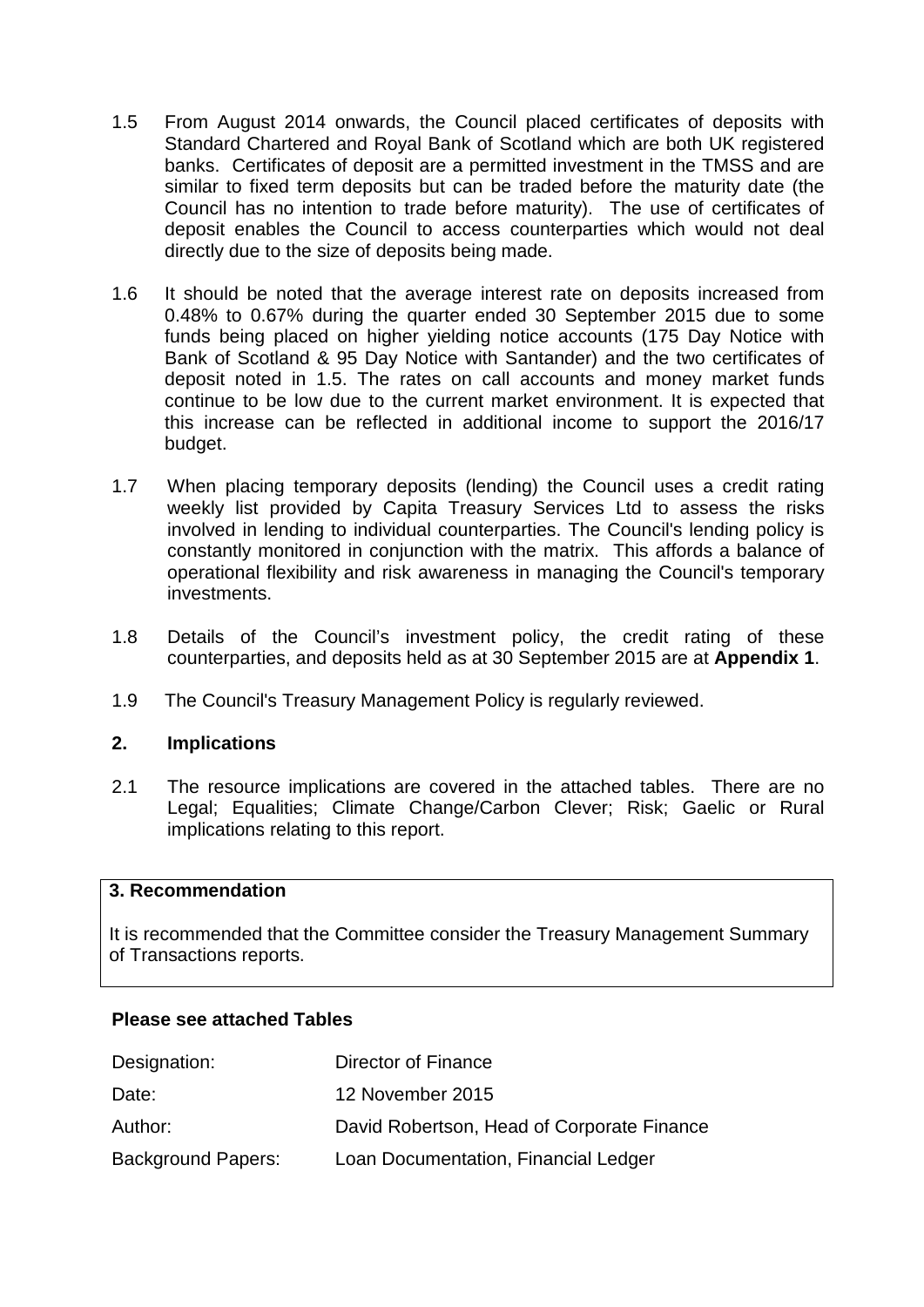# **Treasury Management - Summary of Transactions for the Month to 31 July 2015**

| <b>Type of Borrowing</b>                  | <b>Outstanding</b><br>debt at start<br>of month £ | <b>Raised</b><br>£ | <b>Repaid</b>  | <b>Outstanding</b><br>debt at end of<br>month<br>£ | <b>Average Interest Rate</b><br>beg % | end% |
|-------------------------------------------|---------------------------------------------------|--------------------|----------------|----------------------------------------------------|---------------------------------------|------|
| <b>Public Works Loan Board</b>            | 629,430,650                                       | 928,000            | $\overline{0}$ | 630,358,650                                        | 4.90                                  | 4.90 |
| Mortgage Bonds                            | 118,056,000                                       | $\overline{0}$     | $\overline{0}$ | 118,056,000                                        | 4.87                                  | 4.87 |
| Temporary Loans                           | 31,000,000                                        | 5,000,000          | (3,000,000)    | 33,000,000                                         | 0.41                                  | 0.42 |
| <b>Bank Balance</b>                       | (329, 156)                                        | 238,051            | $\mathbf 0$    | (91, 104)                                          |                                       |      |
| <b>GROSS EXTERNAL</b><br><b>BORROWING</b> | 778,157,494                                       | 6,166,051          | (3,000,000)    | 781,323,546                                        |                                       |      |
| <b>Temporary Deposits</b>                 | (84, 985, 052)                                    | (60,026,100)       | 53,175,952     | (91, 835, 200)                                     | 0.48                                  | 0.58 |
| NET EXTERNAL BORROWING                    | 693,172,442                                       | (53,860,049)       | 50,175,952     | 689,488,346                                        |                                       |      |
|                                           |                                                   |                    |                | Total average                                      | 4.72                                  | 4.70 |

| Borrowing / Lending internal parameters as per approved Treasury Management Practices      | <b>Actual</b> % | <b>Approved Max%</b> |
|--------------------------------------------------------------------------------------------|-----------------|----------------------|
| Short term borrowing (net of investments) as % of the Council's outstanding long term debt | (7.87)          | 25.00                |
| Borrowing at variable rates of interest as % of the Council's total outstanding loan debt  | 5.7             | 35.00                |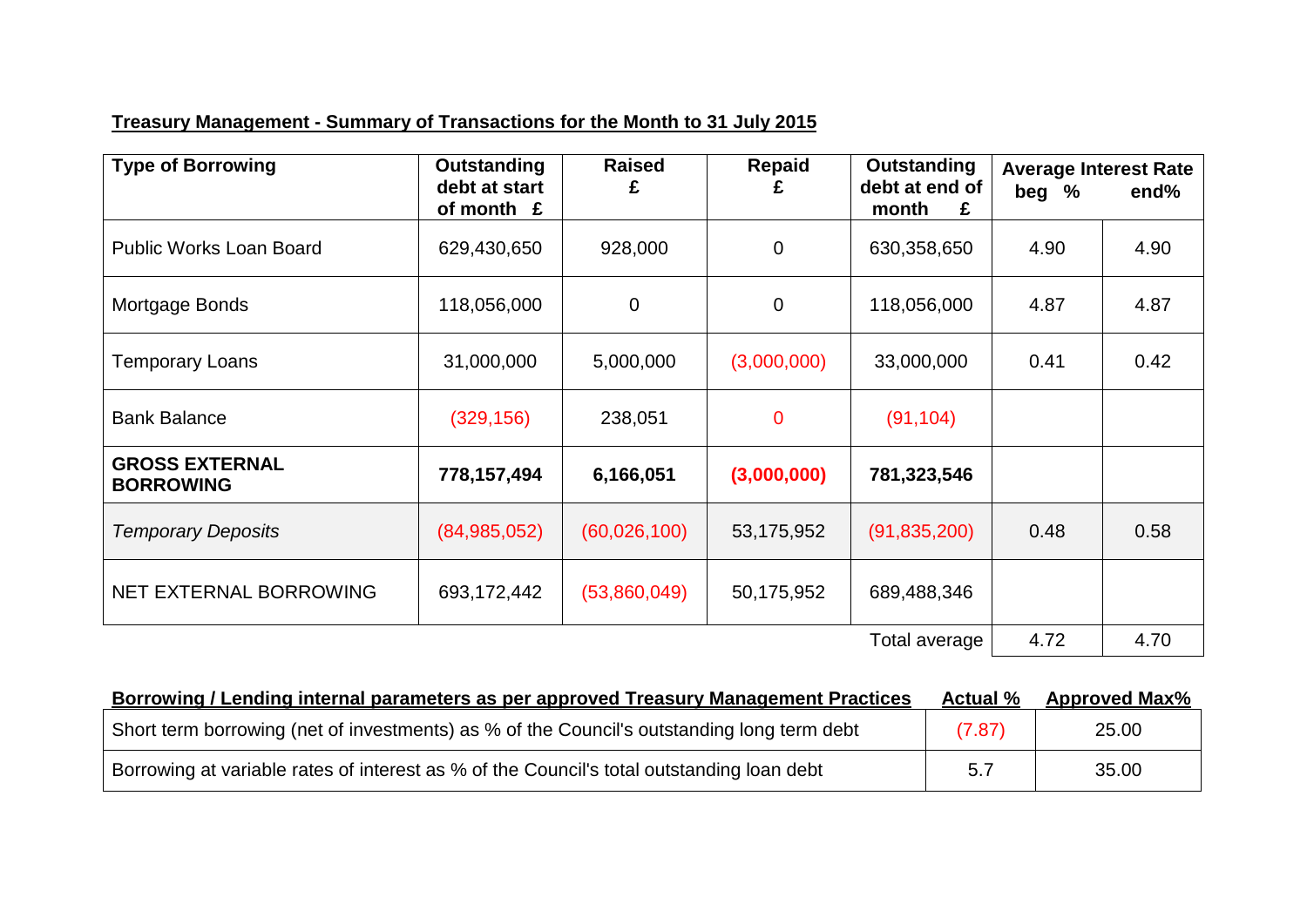# **Treasury Management - Summary of Transactions for the Month to 31 August 2015**

| <b>Type of Borrowing</b>                  | <b>Outstanding</b><br>debt at start<br>of month $E$ | <b>Raised</b><br>£ | <b>Repaid</b> | Outstanding<br>debt at end of<br>month<br>£ | <b>Average Interest Rate</b><br>beg % | end% |
|-------------------------------------------|-----------------------------------------------------|--------------------|---------------|---------------------------------------------|---------------------------------------|------|
| <b>Public Works Loan Board</b>            | 630,358,650                                         | 700,000            | $\mathbf 0$   | 631,058,650                                 | 4.90                                  | 4.89 |
| Mortgage Bonds                            | 118,056,000                                         | $\overline{0}$     | (1,000,000)   | 117,056,000                                 | 4.87                                  | 4.82 |
| Temporary Loans                           | 33,000,000                                          | 13,000,000         | (6,000,000)   | 40,000,000                                  | 0.42                                  | 0.42 |
| <b>Bank Balance</b>                       | (91, 104)                                           | $\mathbf 0$        | (2,820)       | (93, 925)                                   |                                       |      |
| <b>GROSS EXTERNAL</b><br><b>BORROWING</b> | 781,323,546                                         | 13,700,000         | (7,002,820)   | 788,020,725                                 |                                       |      |
| <b>Temporary Deposits</b>                 | (91, 835, 200)                                      | (50, 596, 800)     | 56,293,200    | (86, 138, 800)                              | 0.58                                  | 0.62 |
| NET EXTERNAL BORROWING                    | 689,488,346                                         | (36,896,800)       | 49,290,380    | 701,881,925                                 |                                       |      |
|                                           |                                                     |                    |               | Total average                               | 4.70                                  | 4.70 |

| Borrowing / Lending internal parameters as per approved Treasury Management Practices      | <b>Actual</b> % | <b>Approved Max%</b> |
|--------------------------------------------------------------------------------------------|-----------------|----------------------|
| Short term borrowing (net of investments) as % of the Council's outstanding long term debt | (6.18)          | 25.00                |
| Borrowing at variable rates of interest as % of the Council's total outstanding loan debt  | 5.00            | 35.00                |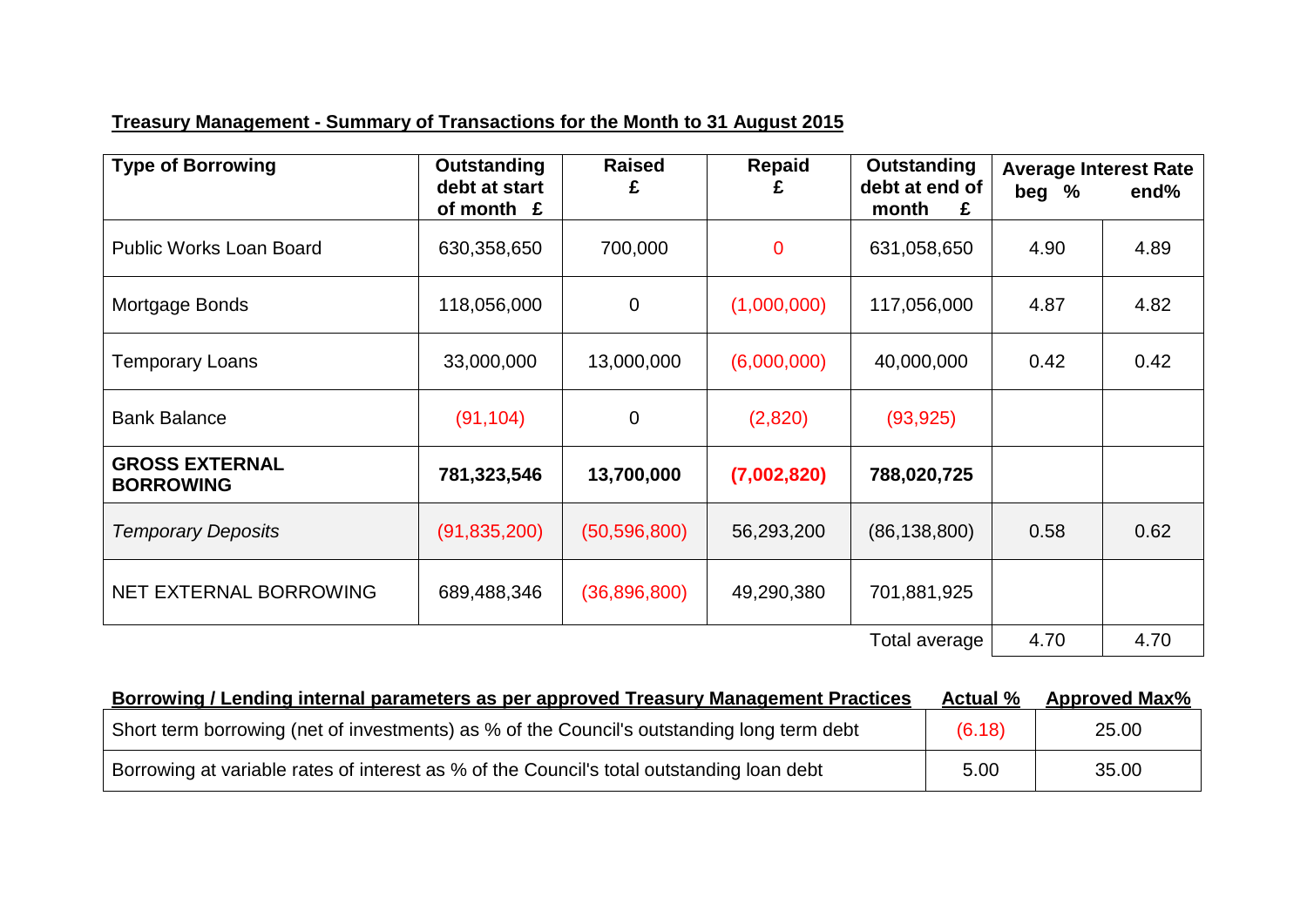## **Treasury Management - Summary of Transactions for the Month to 30 September 2015**

| <b>Type of Borrowing</b>                  | <b>Outstanding</b><br>debt at start<br>of month £ | <b>Raised</b><br>£ | <b>Repaid</b>  | Outstanding<br>debt at end of<br>month<br>£ | <b>Average Interest Rate</b><br>beg % | end% |
|-------------------------------------------|---------------------------------------------------|--------------------|----------------|---------------------------------------------|---------------------------------------|------|
| <b>Public Works Loan Board</b>            | 631,058,650                                       | 750,000            | $\mathbf{0}$   | 631,808,650                                 | 4.89                                  | 4.89 |
| Mortgage Bonds                            | 117,056,000                                       | $\mathbf 0$        | $\overline{0}$ | 117,056,000                                 | 4.82                                  | 4.82 |
| Temporary Loans                           | 40,000,000                                        | 8,000,000          | (3,000,000)    | 45,000,000                                  | 0.42                                  | 0.43 |
| <b>Bank Balance</b>                       | (93, 925)                                         | $\mathbf 0$        | (87, 613)      | (181, 538)                                  |                                       |      |
| <b>GROSS EXTERNAL</b><br><b>BORROWING</b> | 788,020,725                                       | 8,750,000          | (3,087,613)    | 793,683,112                                 |                                       |      |
| <b>Temporary Deposits</b>                 | (86, 138, 800)                                    | (52, 338, 900)     | 52,885,200     | (85, 592, 500)                              | 0.62                                  | 0.67 |
| NET EXTERNAL BORROWING                    | 701,881,925                                       | (43,588,900)       | 49,797,587     | 708,090,612                                 |                                       |      |
|                                           |                                                   |                    |                | Total average                               | 4.70                                  | 4.63 |

| Borrowing / Lending internal parameters as per approved Treasury Management Practices      | <b>Actual</b> % | <b>Approved Max%</b> |
|--------------------------------------------------------------------------------------------|-----------------|----------------------|
| Short term borrowing (net of investments) as % of the Council's outstanding long term debt | (5.44)          | 25.00                |
| Borrowing at variable rates of interest as % of the Council's total outstanding loan debt  | 5.70            | 35.00                |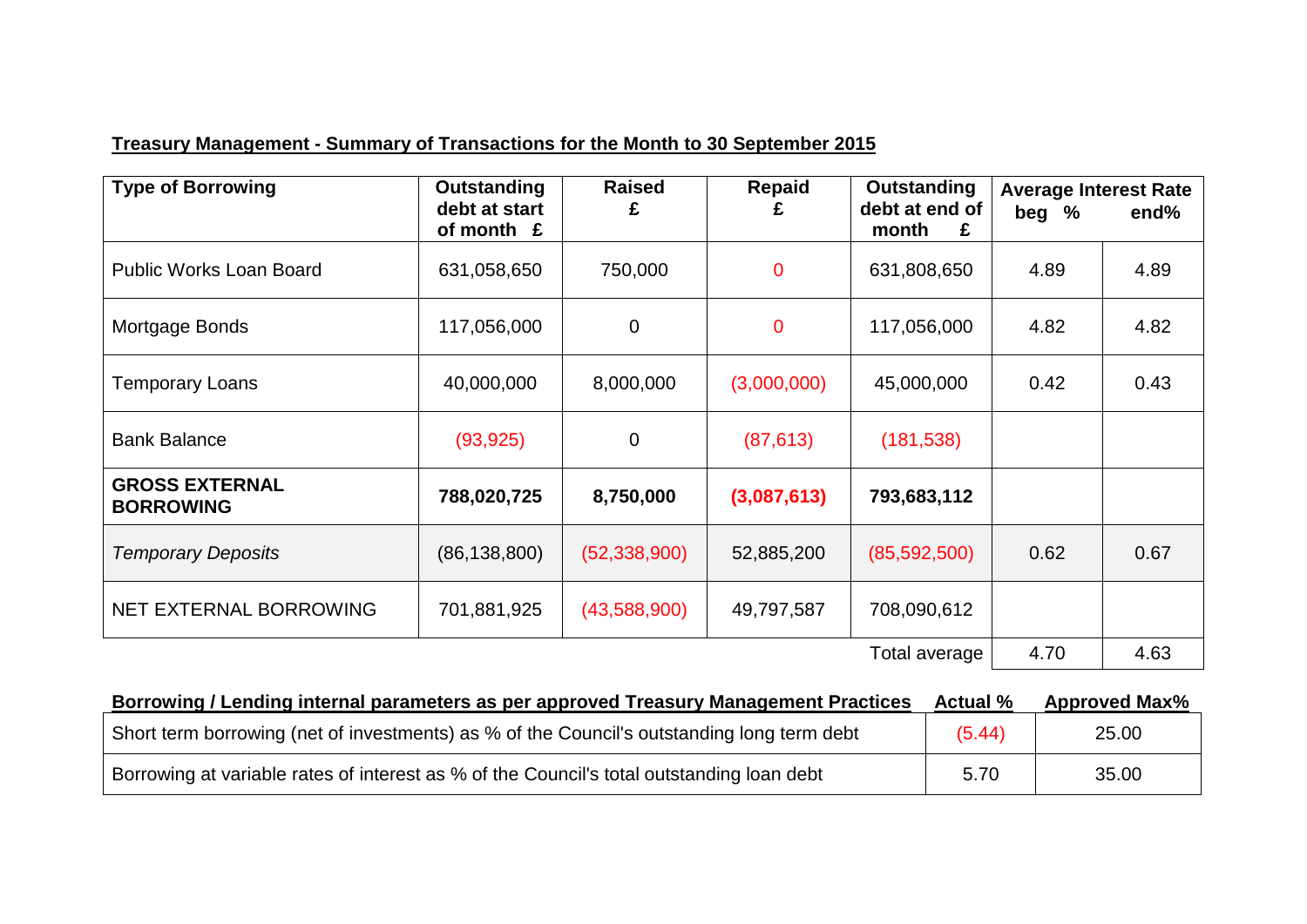### **The Highland Council - Resources Committee Treasury Management - Prudential Indicators**

### **a) External Debt**

| <b>Month</b>      | <b>Authorised</b><br>Limit* | <b>Operational</b><br>Boundary** | <b>Month End</b> | <b>Min Position</b><br>during month | <b>Max Position</b><br>during month |
|-------------------|-----------------------------|----------------------------------|------------------|-------------------------------------|-------------------------------------|
| 31 July 2015      | £924.3m                     | £907.1m                          | £781.4m          | £778.5m                             | £784.4m                             |
| 31 August 2015    | £924.3m                     | £907.1m                          | £788.1m          | £780.4m                             | £788.1m                             |
| 30 September 2015 | £924.3m                     | £907.1m                          | £793.9m          | £786.9m                             | £793.9m                             |

- **\* The Authorised Limit** represents an upper limit of borrowing that could be afforded in the short term but may not be sustainable over the longer term. This limit includes a risk assessment of exceptional events taking into account the demands of revenue and capital cash flows. The Authorised Limit gauges events that may occur over and above those transactions which have been included in the Operational Boundary. The limits effective from 01/04/15 are set out in the Treasury Management Strategy Statement 2015/16 (approved by Council 12/03/15).
- The Operational Boundary represents an estimate of the most likely, prudent, but not worst case scenario and provides a parameter against which day to day treasury management activity can be monitored.

### **b) Debt Net of Investments**

| <b>Month</b>      | <b>Upper Limit Fixed</b> | <b>Upper Limit Variable</b><br><b>Month End Fixed</b> |         | <b>Month End Variable</b> |
|-------------------|--------------------------|-------------------------------------------------------|---------|---------------------------|
| 31 July 2015      | £865.1m                  | £302.8m                                               | £650.2m | £39.3m                    |
| 31 August 2015    | £865.1m                  | £302.8m                                               | £666.9m | £35.0m                    |
| 30 September 2015 | £865.1m                  | £302.8m                                               | £667.7m | £40.4m                    |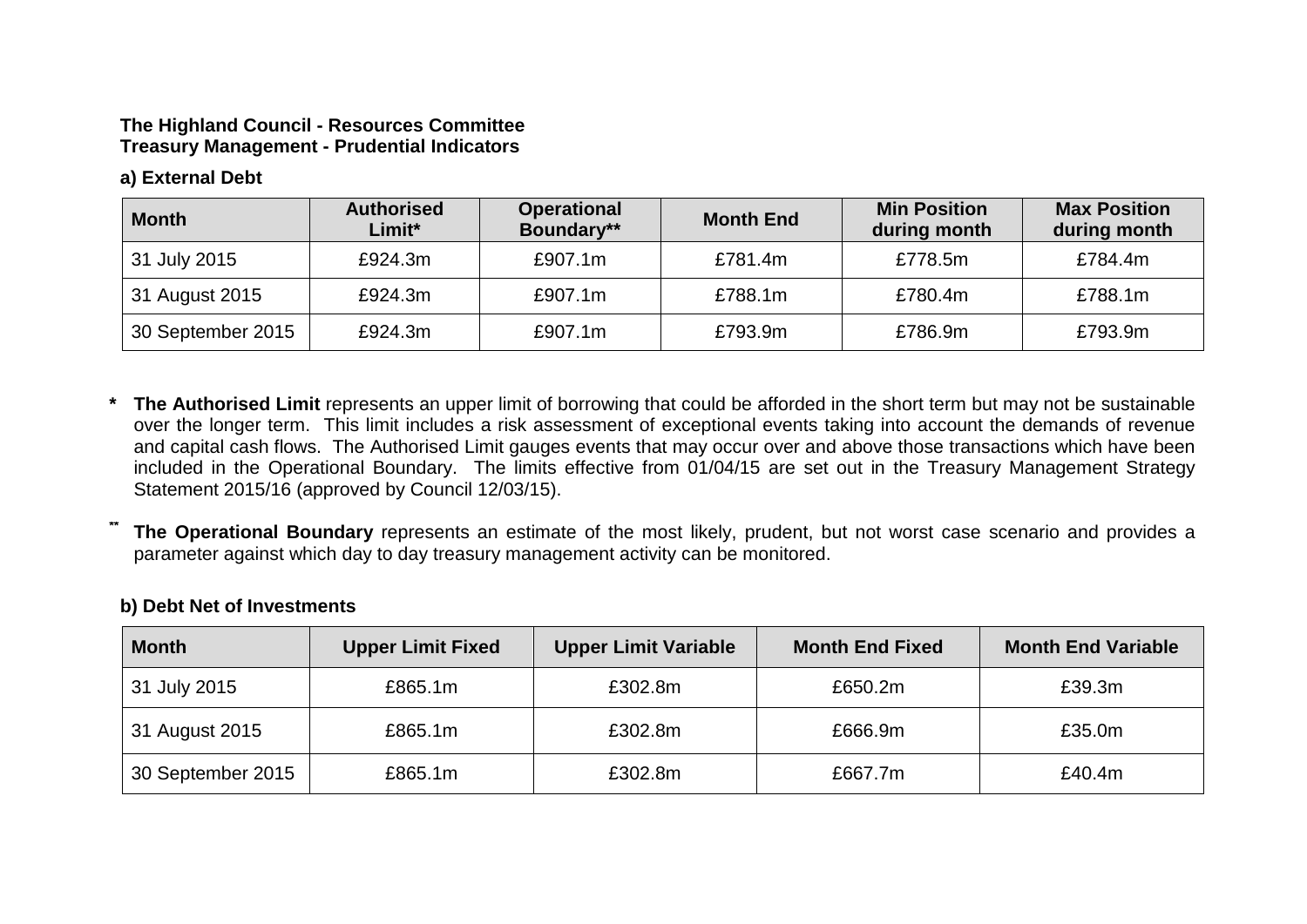# **c) Maturity Structure of Fixed Rate Borrowing**

| <b>Fixed Rate Borrowing</b> | Under 12<br>months | 12 months and<br>within 24<br>months | 24 months and<br>within 5 years | 5 years and<br>within 10 years | 10 years and<br>above |
|-----------------------------|--------------------|--------------------------------------|---------------------------------|--------------------------------|-----------------------|
| <b>Upper Limit</b>          | 30%                | 30%                                  | 30%                             | 50%                            | 100%                  |
| <b>Lower Limit</b>          | N/A                | N/A                                  | N/A                             | N/A                            | 25%                   |
| 31 July 2015                | 8.0%               | 2.9%                                 | 12.6%                           | 10.3%                          | 66.2%                 |
| 31 August 2015              | 8.9%               | 2.9%                                 | 10.7%                           | 9.1%                           | 68.4%                 |
| 30 September 2015           | 9.6%               | 2.9%                                 | 12.4%                           | 10.3%                          | 64.8%                 |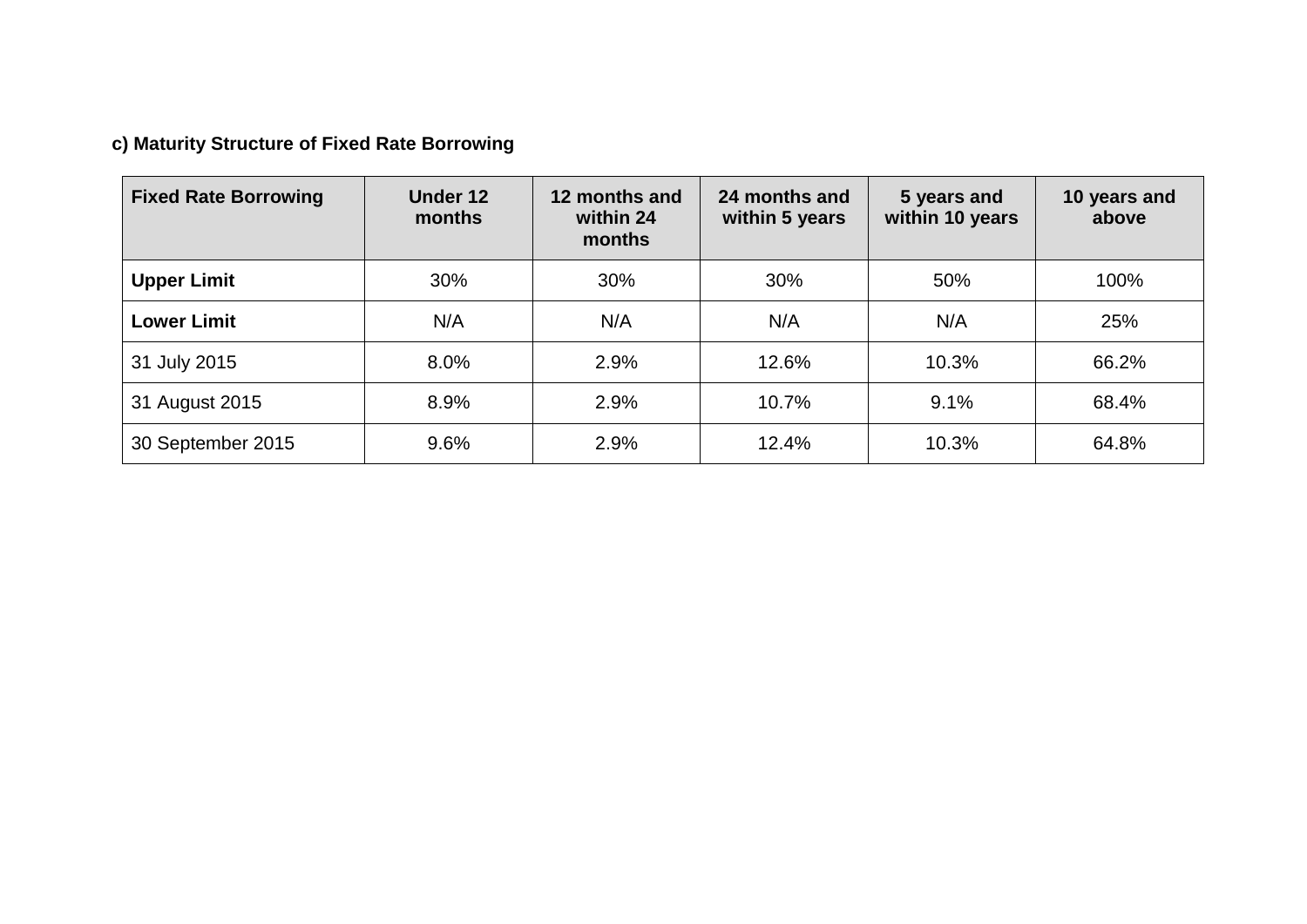### **Appendix 1**

### **Credit worthiness policy and assessment**

This Council uses the creditworthiness service provided by Capita Treasury Services. This service employs a sophisticated modelling approach with credit ratings from all three rating agencies - Fitch, Moody's and Standard and Poor's. The credit ratings of counterparties are supplemented with the following overlays:

- credit watches and credit outlooks from credit rating agencies
- Credit Default Swaps (CDS) spreads to give early warning of likely changes in credit ratings
- sovereign ratings to select counterparties from only the most creditworthy countries

This modelling approach combines credit ratings, credit watches and credit outlooks in a weighted scoring system which is then combined with an overlay of CDS spreads for which the end product is a series of colour coded bands which indicate the relative creditworthiness of counterparties. These colour codes are also used by the Council to determine the duration for investments.

- All credit ratings are monitored from a weekly list which can be updated daily by Capita. The Council is alerted to changes to ratings of all three agencies as these occur through its use of the Capita creditworthiness service.
- If a downgrade results in the counterparty/investment scheme no longer meeting the Council's minimum criteria, immediate consideration will be given to whether funds should be withdrawn from this counterparty and the timescale for doing this.
- In addition to the use of Credit Ratings the Council will be advised of information in movements in Credit Default Swap against the iTraxx benchmark and other market data on a weekly basis. Extreme market movements may result in downgrade of an institution or removal from the Councils lending list.

Based on the Capita approach, the Council will therefore use counterparties within the following durational bands:

| Purple      | 2 years                                                           |
|-------------|-------------------------------------------------------------------|
| <b>Blue</b> | year (only applies to nationalised or semi nationalised UK Banks) |
| Orange      | vear                                                              |
| Red         | 6 months                                                          |
| Green       | 100 days                                                          |
| No Colour   | Not to be used                                                    |

Sole reliance will not be placed on the use of this external service. In addition the Council will also use market data and market information, information on government support for banks and the credit ratings of that government support.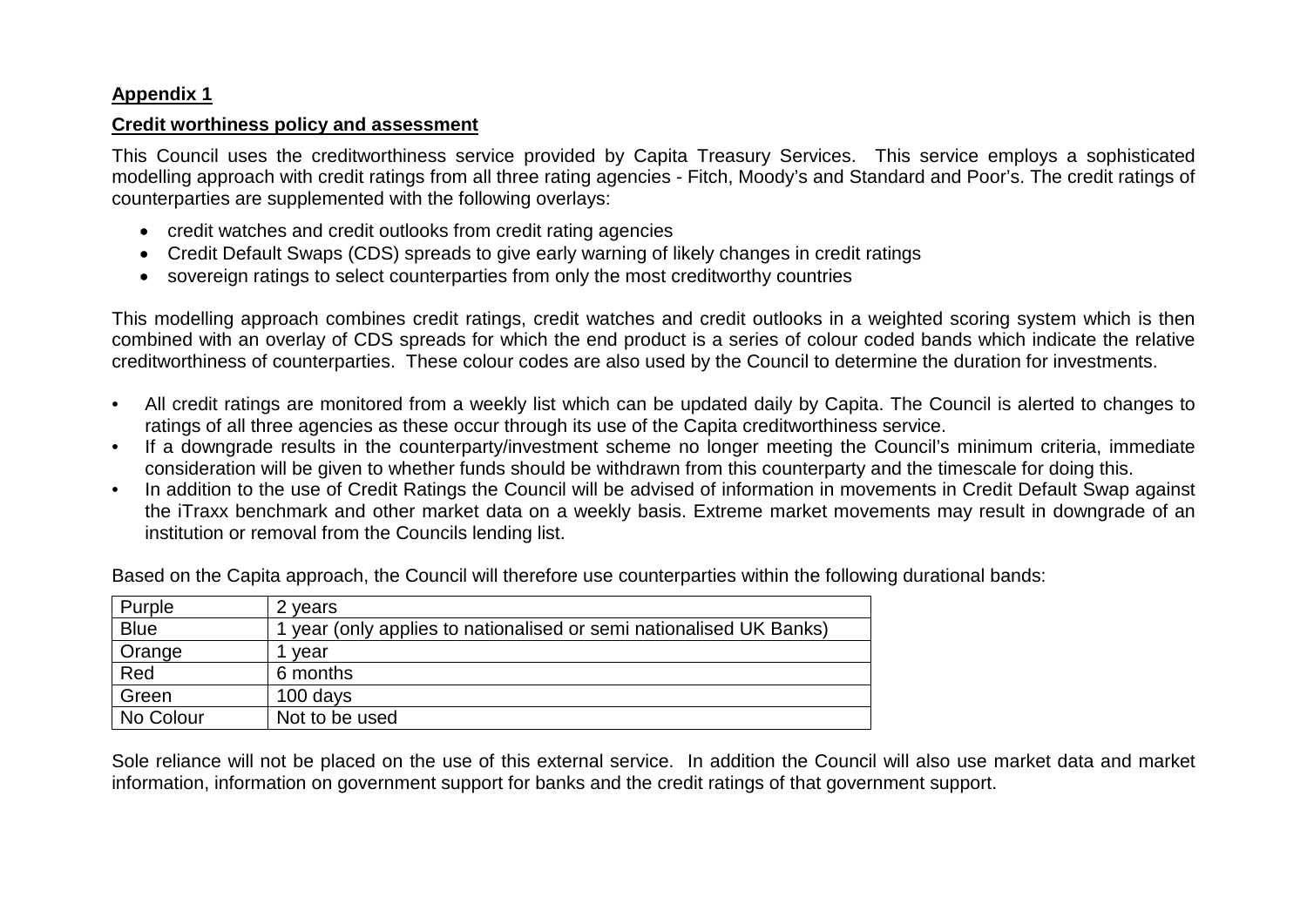In relation to Money Market Funds, the Council will use Capita's weekly investment monitor, and other regular updates, to ensure its MMF counter-parties meet the minimum credit criteria described in the table above.

As set out within the Prudential Indicators, a limit is set on the value of Treasury Investments which can be invested for more than 364 days. The limit is £20m, which represents the maximum sum invested for longer than 364 days, though the period of investment must be decided using Capita credit ratings and maximum limits in permitted investments.

#### **Stage 3 – Counter-party Limits**

The limits described below apply to the Council's treasury management operations. Separate limits apply for the Pension Fund, with Highland Council limits relating to all operations excluding the Pension Fund.

Due to market volatility in treasury management investments and varying levels of investment it is possible that at any time in the year, one category of investment could represent 100% of the portfolio although it is likely that investments will carry greater diversification than this.

No more than £15m can be invested with any single counterparty, with the exception of the nationalised or semi nationalised UK banks where no more than £25m can be invested in each bank.

The Council will place overnight and call deposits with the Council's bankers irrespective of credit rating. The limit on placing call deposits with the Council's bankers (when the rating does not match any of the durational bands advised by Capita) is £10m.

The Highland Council Pension Fund will place overnight and call deposits with the Council's bankers irrespective of credit rating. The limit on placing call deposits with the Council's bankers (when the rating does not match any of the durational bands advised by Capita) is £10m.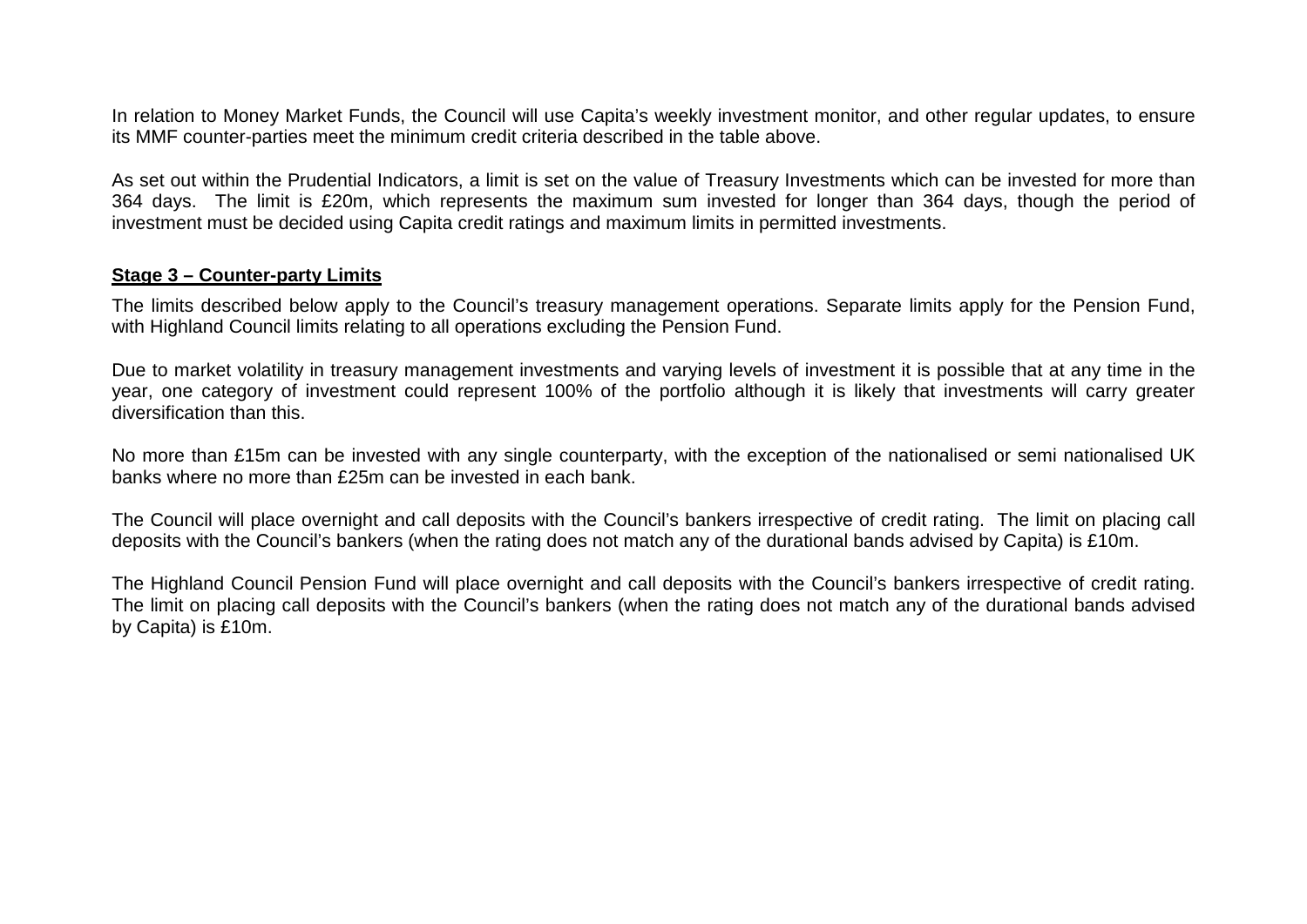### **List of Counterparties, counterparty limit and credit rating**

The following table is a list of current counterparties used, the Capita credit rating as at 30 September 2015 and amounts deposited.

| <b>Counterparty</b>            | <b>Total amount</b><br>£ | Counterparty<br>limit £ | Capita credit<br>rating (Sept-15) | <b>Amount</b><br>£ | <b>Deposit</b><br>Type* | Rate %<br>(Sep-15) | <b>Duration</b><br><b>Days</b> |
|--------------------------------|--------------------------|-------------------------|-----------------------------------|--------------------|-------------------------|--------------------|--------------------------------|
| Nationwide Building Society    | 4,000,000                | 15,000,000              | Red - 6 months                    | 4,000,000          | <b>FTD</b>              | 0.58               | 140                            |
|                                |                          |                         |                                   | 3,000,000          | <b>FTD</b>              | 0.50               | 91                             |
| <b>Bank of Scotland</b>        | 14,200,000               | 15,000,000              | Red - 6 months                    | 100,000            | Call                    | 0.40               | N/A                            |
|                                |                          |                         |                                   | 4,100,000          | <b>FTD</b>              | 0.67               | 175                            |
|                                |                          |                         |                                   | 10,000,000         | 175 DN                  | 0.75               | N/A                            |
| Clydesdale Bank**              | 10,992,500               | 10,000,000              | No colour - zero                  | 10,900,000         | Call                    | 0.50               | N/A                            |
|                                |                          |                         |                                   | 92,500             | <b>CMA</b>              | 0.10               | Overnight                      |
| Royal Bank of Scotland         | 10,000,000               | 25,000,000              | Blue -12 months                   | 5,000,000          | <b>FTD</b>              | 0.88               | 365                            |
|                                |                          |                         |                                   | 5,000,000          | CD                      | 0.97               | 361                            |
| <b>Barclays</b>                | 15,000,000               | 15,000,000              | Red - 6 months                    | 15,000,000         | Call                    | 0.50               | N/A                            |
| Santander                      | 15,000,000               | 15,000,000              | Red - 6 months                    | 15,000,000         | 95 DN                   | 0.90               | N/A                            |
| <b>Standard Chartered Bank</b> | 5,000,000                | 15,000,000              | Red - 6 months                    | 5,000,000          | CD                      | 0.73               | 182                            |